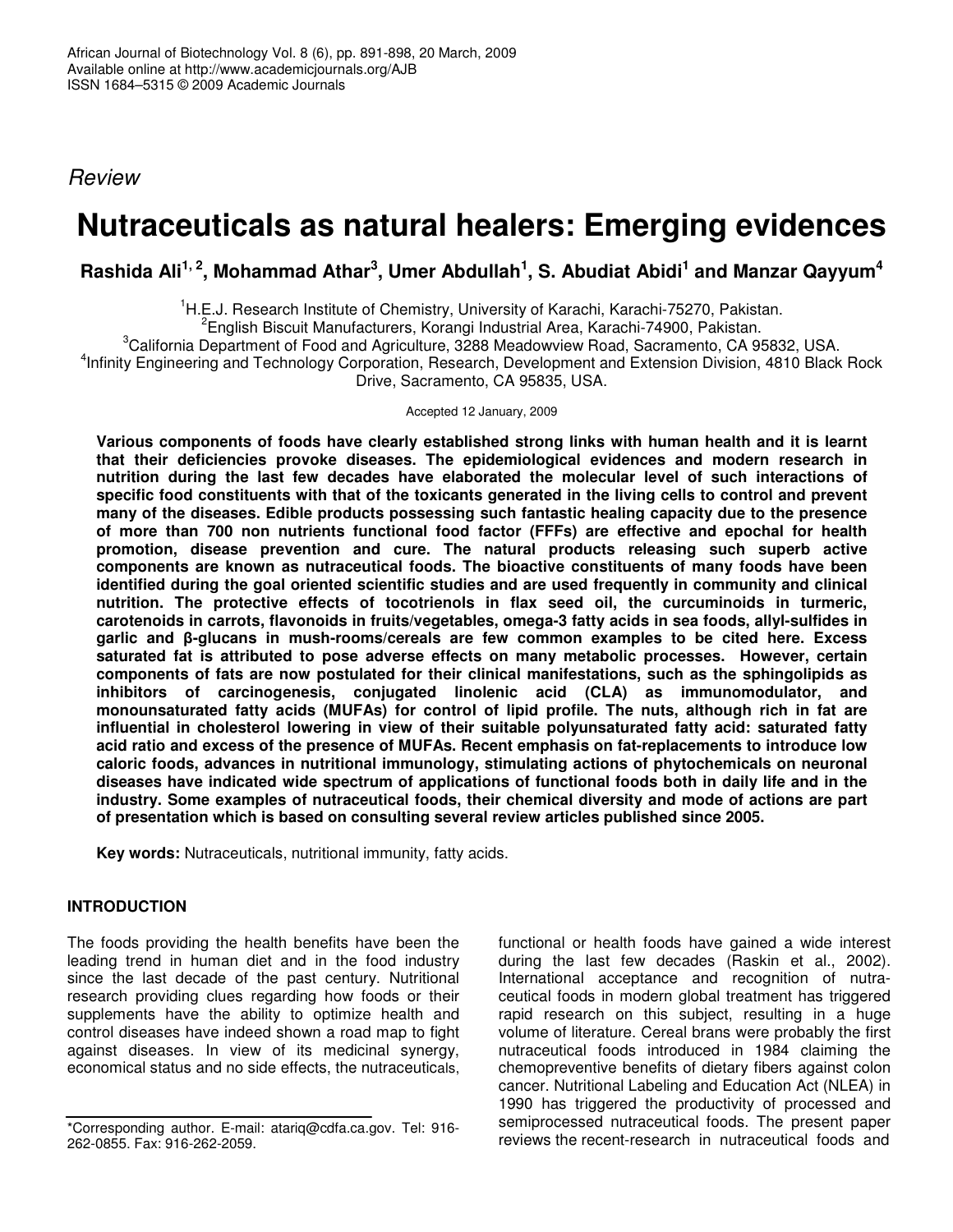nutritional immunity which is an emerging field with promising applications in food industries.

#### **IMMUNO-NUTRITION**

Present century is the century of nutraceutical foods rich in bioactive and the immuno-modulating components that govern human health. The human defensive mechanism is based on the immune response which is composed of various cells and is a highly organized, complex and prompt system to perform molecular disintegration of any of the invading organisms. It needs constant supply of nutrients or phytochemicals through diet for its survival and functioning. The immune suppression caused by the inflammatory response against foreign attack is an integral act of immune function. The diet therapy or the supply of active components through diet is essential for recovery from suppression. The studies in human have demonstrated that dietary fat and immune system are closely related. Cholesterol and fatty acids (depending on type of fatty acids) located at the cell membrane regulate microviscosity at membrane level that govern many reactions including enzymatic conversions such as those by the phospholipases and cyclooxygenases. It has been documented that excess fat decreases the immune response and high fat-diet is generally immunosuppressive. The research in clinical nutrition has identified many diet ingredients as immune nutrient cocktail such as n-3 PUFA (polyunsaturated fatty acids), glutamine, arginine, sulfur-containing amino acids and nucleotides (Grimble, 2001; Mantzioris et al., 2000). Nutritional support also includes other phytochemicals such as the carotenoids, flavonoids, catechins, curcuminoids, tannins and fibers. Other fatty acids as n-6 FA,  $\gamma$ linolenic acid (GLA), α-linolenic acid (ALA) and conjugated linolenic acid (CLA) are vital for healing of multiple organ failure in critical illness in form of parenteral or enteral nutrition (O'Quin et al., 2000; Thies et al., 2001). The variety of functional foods are getting popularity which has motivated their commercialization in the developed part of the world (Arai et al., 2002), although natural resources are more abundant in under developed countries. It seems logical to discuss some of the components of foods identified as immuno nutrients and then their relative presence in food systems which designate the commodities as the immuno-modulating foods such as the vegetables, fruits, nuts, cereals and spices.

# **FAT-REPLACEMENT AND LOW CALORIES FOODS**

The awareness of health benefits of using low fat (reduced calories) foods is increased recently especially

among the weight conscious public, however consumer's acceptability of such foods is not at par as their full-fat-counter parts. The caloric value of these fat analogs ranges from 0 - 4 kcal/g as compared to that of the fat as 9 kcal/g. Presently, three types of fat replacers are used, that is, fat, carbohydrate or the protein-basedfat substituents (ADA Report, 2005). Carbohydratebased fat substitutes are most widely used group because of their functional behaviors as thickening, bulking, pasting, agents etc. Carbohydrates as gum, pectins, cellulose etc form hydrocolloids and improve viscosity and texture of the products (Ang, 2001). Starches, modified starches, resistant starches are found to be the good fat replacers. Maltodextrin, dextrin, polydextrose, insulin and fibers are also used for the fat replacements (Malkki, 2001). Carbohydrate and protein based fat substitutes are common in variety of foods such as the bakery/meat products, mayonnaise, cheese spread, butter, margarine etc. Proteins, in view of their functional properties as the emulsifying, foaming, gelling and water absorption, are competent enough for replacing the fat in variety of food systems. The microparticulated proteins from milk, egg, whey or soy are industrially processed by variety of methods such as the heat induced gelation, aggregation and cross linking which act as suitable fat-replacers (Kulozic et al., 2003). The gel elasticity of  $\beta$ -lactoglobulin from whey isolates has been modified by heat-induced aggregation and thermal fractionation which made the protein isolate as an excellent fat replacer (Orlein et al., 2006). The proteases and transglutaminases have been used for enzymatic modification of certain proteins for inducing fat mimicking properties (Kunst, 2003). Fat-based-fat replacers are close to the fat, being esters of the fatty acids. These are lipid analogs and are of the two types which differ in their caloric contributions. The first types are low caloric fat consisting of fatty acids of short carbon chain, thus providing less calories and the second types consisting of sucrose or some monosaccharides to replace the glycerol back bone for holding the fatty acids. They have the advantage of not being hydrolysed by human lipases and so provide zero calories.

# **CAROTENOIDS AND CURCUMINOIDS**

The dietary pattern is changing rapidly world over and plant foods are getting the due importance in view of the information based on epidemiological surveys including that of "Seven Countries Studies" (Heinrich et al., 2005). The putative protective function of carotenoids is associated with its action of scavenging free radicals or as antioxidants that terminates the lipid peroxidation. Carotenoids are exclusive in structure by possessing multiple conjugated double bonds which reduce ROS (reactive oxygen species). The dietary carotenoids as  $\beta$ -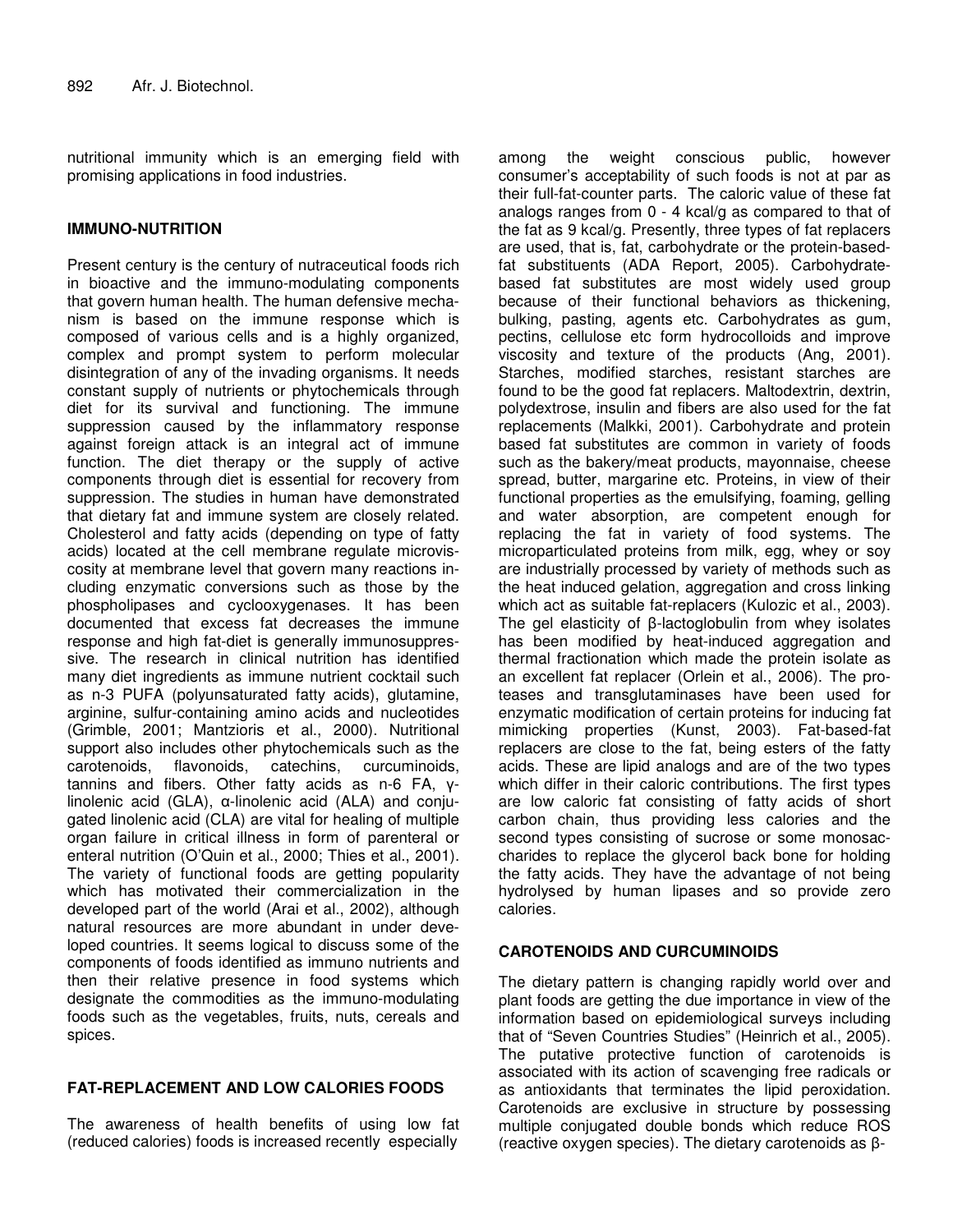carotene, lycopene and luteins circulate in blood in a concentration of 0 - 8 µmol/L and their carrier molecules are lipoproteins. It has been reported that monocytes present in blood when they come in contact with carotenoids rich lipoprotein (0.2 - 1.1 nmol/mg of cell) get enriched with carotenoids which alter their functions. The monocytes-derived macrophages were inhibited in proliferation by all the three carotenoids and lycopene increased ROS to the same extent as by PMA which indicates self differenciation (McDevitt et al., 2005). Chew and Park (2004) have reported that both provitamin A carotenoids such as α,β-carotene, zeaxanthin and non provitamin A (NPA) carotenoids such as lutein, canthaxanthin, astaxanthin and lycopene are equally competent to modulate immunofunctions and thus resist the infection. NPA often are more effective like lycopene, the major carotenoid present in serum (50% of the total carotenoids) and other tissues that modulates hormonal and immune system in the most effective way. It activates the intercellular gap junction communication. An inverse ratio between serum lycopene and inflammatory diseases has been reported specially periodontitis which is a chronic inflammation of teeth (Wood and Johnson, 2004). The relationship of dietary carotenoids and immuno regulatory activities has been evaluated in various animals such as zebra, song birds, mice and chicken. Lycopene located in low density lipoprotein (LDL) is responsible for preventing against oxidative damage to such proteins/lipids and thereby preventing atherogenesis and carcinogenesis. It is more powerful antioxidant for quenching singlet oxygen than -carotene or other carotenoids (Rao and Agarwal, 2000).

Curcumin [1,7-bis (4-hydroxy-3-methoxy phenyl)-1-6 hepatadine-3-5-dione] a member of curcuminoid family represents one of the yellow pigments isolated from turmeric. Turmeric is the dried rhizome of plant *Curcuma longa* and apart from its culinary appeal and common use as the spice, it is well known for its medicinal properties in Egyptian and Indian culture for more than 6000 year ago. Its immunomodulatory properties including anti-oxidant, anti-inflammatory and anti-tumor properties are well documented (Gao et al., 2004). The curcumin reduces nitric oxide (NO) and exerts beneficial effects in experimental colitis, therefore inflammatory bowl diseases (IBD) due to the oxidative and nitrosative stresses are treated by this yellow pigment (Ukil et al., 2003). Recently the immuno-nutritional ability of curcumin demonstrating its active role in treatment of the allergic response has been highlighted in a review (Kurup and Barrios, 2008).

#### **FLAVONOIDS IN IMMUNE RESPONSE**

Spencer in 2007, while reviewing the flavonoid's interac-

tions involved in neuronal signaling has pointed out their ability in protection of neurons against stress-induced injury by suppressing neuroinflammation and enhancing cognitive activity as synaptic plasticity memory. Flavonoids are the largest class of polypenols with a common carbon skeleton of diphenyl propane  $(C_6 - C_3 - C_6)$ representing two benzene rings joined through three carbon atoms. More than 4000 flavonoids are identified in fruits, vegetables, nuts, cereals, legumes, spices, tea and coffee. These polyphenolic compounds are further classified into flavonols, flavones, isoflavones, flavonones, flavanes, flavanols and catechins depending on slight structural variations in the number and positions of -OH groups or the presence of ketonic group in the middle ring. The health benefits of flavonoids are related to their antioxidant capacity apart from their many other interactions. They are capable to neutralize reactive oxygen species (ROS), to chelate metal ions and to form complexes with bioactive proteins such as the enzymes, especially those involved in generation of free radicals (Majzisova and Kuchta, 2001).

The oxidized LDLs are recognized by macro-phages through their accepters and cholesteryl esters, and are then transferred to monocytes/macro-phages forming foam cells which accumulate in sub endothelial spaces to create atheromatous lesions called atherosclerosis. Flavonoids inhibit the oxidation of LDLs involving variety of mechanisms such as the direct scavenging of ROS and inhibiting peroxynitrite formation which may affect cellular integrity by reversible oxidation of LDLs. Peroxynitrite is formed as a result of the reaction of nitric oxide (NO) and the free radicals. However, flavonoids like silibin inhibit NO reaction with free radicals. The flavonoids also interfere in the conversion of xanthene to uric acid by inhibiting xanthene oxidase (Nijveldt et al., 2001). The polyphenols of green tea are found as ( - ) epicatechin, ( - ) epicatechin-3-gallate, ( - ) epigallocatechin and ( - ) epigallocatechin-3-gallate while theaflavin and thearubigin are found in black tea, which are able to reduce the risk of cancer, CHD and inflammations (Aneja et al., 2004; Mukhtar and Ahmed, 2002). A review has recently been published on nutritional protection ability of flavornoids against oxidative burst and UV induced cellular damage (Saraf et al., 2007).

#### **ROLE OF VEGETABLES AND FRUITS IN IMMUNE SYSTEM**

The phytochemicals especially polyphenolic compounds as catechins from tea and resveratrol in lipid rich extracts have sparked potential interest in chemopreventive agents that have been isolated and identified in apple, citrus fruits, guava, berries etc. The oxidative cellular damage has been inhibited in low density lipoproteins (LDLs) and other oxygen species. Neto (2007)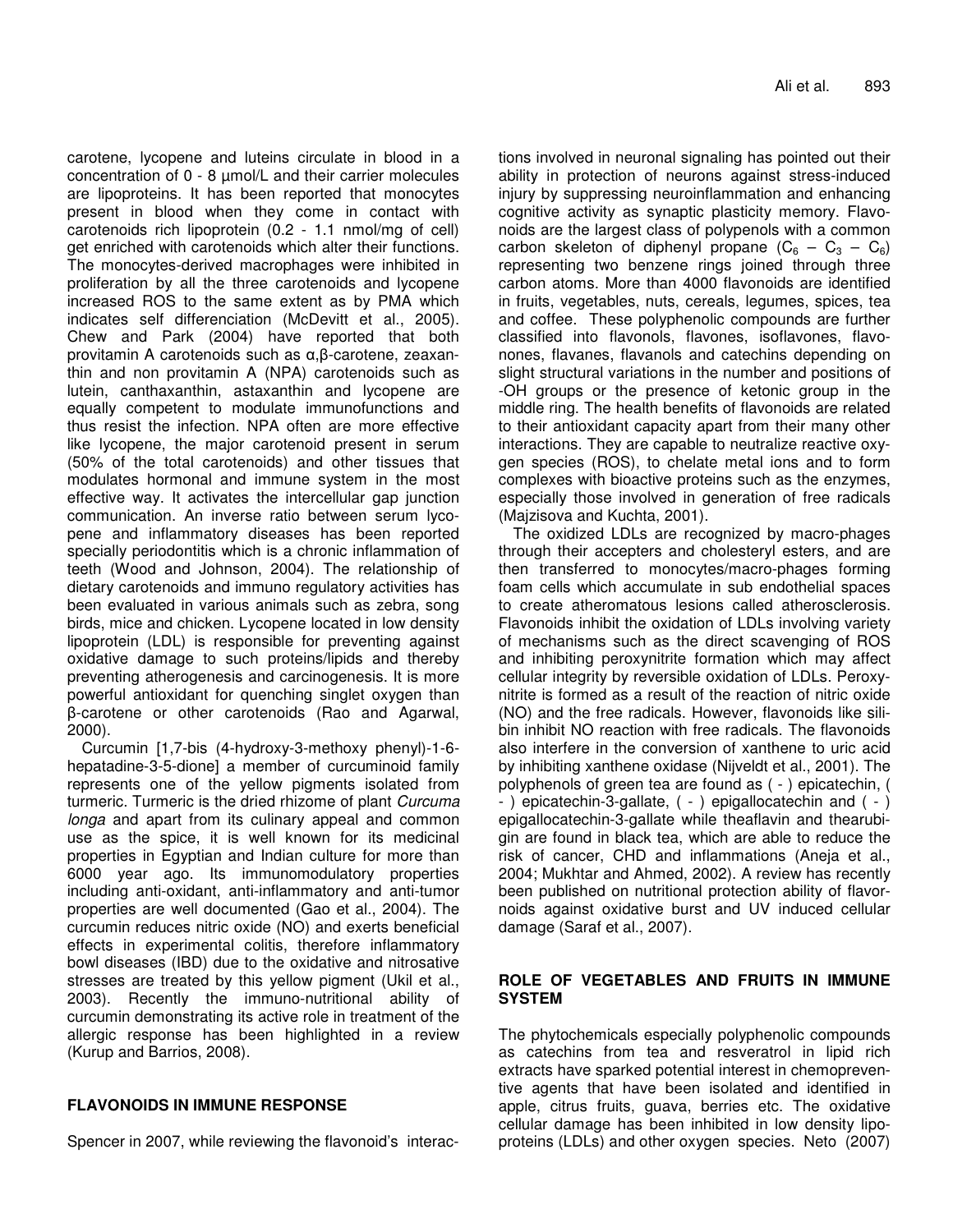has reviewed the bioactive phytochemicals from cranberry for its *in vitro* anti-cancer activity. The botanicals are well accepted as complementary medicine in modern medical practices, in view of their synergism, compability and no side effects. Some of the phytochemicals are unique in controlling a variety of disorders through antinitrosation, inhibiting DNA adducts, and biosynthesis and facilitating the activity of protective enzymes as glutathione transferase (Craig, 1999). Recently new techniques have been introduced to map enzymes that mediate alterations in DNA or its protein conjugates localized in chromatin through its immuno precipitation and DNA microarrays. These tools will provide the excellent opportunities to identify the bioactive components in foods such as folate, biotin, niacin, catechins and flavonoids acting as anticancer neutraceuticals (Oommen et al., 2005). The extract from guava (*Psidium guajava* L.) leaves is strongly protective against complications in diabetes because it prevents the protein glycation. Hyperglycemia provides the opportunity for protein-carbohydrate interactions to generate early and advanced glycation end products (AGEs) responsible for diabetic complications (Wu et al., 2009).

The vegetables consumed individually or in mixed form are known for their protective role in chronic diseases as they are able to minimize ROS and other inflammatory biomarkers (Athar and Bokhari, 2006). The immune modulatory effect of foods at various cellular, subcellular and molecular levels are well studied. Phorbol myristic acid (PMA) ester and zymoson are used for producing respiratory burst *in vitro* study to evaluate the capacity of granulocytes of leukemia for cytotoxic activity for their defense (Lunardi et al., 2006). The plasma carotenoid concentration was found to be increased by regular intake of fruit and vegetable in the form of liquid diet such as soup or other beverages which were effective in reducing homocysteine in blood. The bioavailability of cartenoids including other soluble nutrients increases through juices (Paterson et al., 2006).

The old concept of "heating" and "cooling foods" shows some scientific connotations and fruits/ vegetables consisting of a large amount of water are diuretic or "cooling" while cereals, fats and oils consisting less water are antiuretic or "heating". This may not always be true as litchi and longaan are 'heating' fruits as they enhance Cox-2 proteins which increase  $PGE<sub>2</sub>$ synthesis by the specified macrophages.  $PGE<sub>2</sub>$ , an inter and intra-cellular messenger is a major prostaglandin and is pro-inflammatory compound produced in response to cytokines and lipopolysaccharides (LPS) acting as important intrinsic and extrinsic factors respectively to activate Cox-2 present in macrophages (Huang and Wu, 2002). Nowakowska (2007) recently has reviewed the anti-infective and anti-inflammatory activities of chalcones, the major of the flavonoids (with open middle ring) which are widely distributed among the vegetables and fruits.

# **ANTIOXIDATIVE ACTIVITY**

The cardioprotective properties of local food nutraceuticals such as wild artichoke and thyme increase nitric oxide (NO) production by stimulating endothelial cells. They control vascular functions by scavenging ROS especially HOCI which promote cardiovascular damage. HOCl oxidizes apoB which is taken up by macrophages, also HOCl present in LDL is responsible for loss of tryptophan and lysine in apoB that may be replaced by the plant extracts mentioned above (Visiole et al., 2006). In general, vegetables are rated high in possessing antioxidant activity (AOA) which is a strong tool to detoxify ROS and to control the respiratory burst. However, a single component is hardly identified and a limited amount of phytochemicals are related to fight the infections.

The phenolic antioxidant index (PAI) and bioactivity index (BI) have been introduced to help consumers for the selection of appropriate vegetables with high health benefits. The BI is half of the sum of total AOA score and anti-proliferative activity score (AAS) against liver cancer cells. The BI for other diseases will be different and similarly may be determined for other vegetables (Table 1; Chu et al., 2002). The AOA of ginger is reported as 3.76 mmol/100 g against common cereals ranging from 0.04 to 1.15 mmol/100 g, pulses 0.12 – 0.35 mmol/100 g or nuts/seed which generally have less but walnut tops the list with a value of 20.97 mmol/100 g followed by sun-flower seeds as 5.39 mmol/100 g. Dietary plants vary widely in their antioxidant contents (AOC) and a difference of 0 – 1000 times may be expected, however AOC is a reliable yard stick to evaluate the healing power of the edible plants against certain diseases (Halvorsen et al., 2002).

Berries are known as a rich source of AOC and facilitate the immune response as mice receiving the wolf-berry in the parenteral nutrition form, were found to have the increased spleen weight. Generally increase in number of macrophages in blood is not a healthy sign but their large number in phagocytic cell is a strong defense in view of the fact that they are predominant in spleen phagocytes (Chao et al., 2004). However, more re-search is needed to explain the facts. Some of the vitamins are potent antioxidants such as C, E and A or its precursors the  $\beta$ -carotenes, out of these vitamins C is hydrophilic and scavenges variety of ROS which if not interrupted stimulate endothelial dysfunction (Feldman et al., 2001). The impact of adverse function of endothelial cells also includes imbalance secretion of chemicals that regulate vasodilatation. Nitric oxide (NO) is one of these secretary chemicals and its plasma deficiency is linked to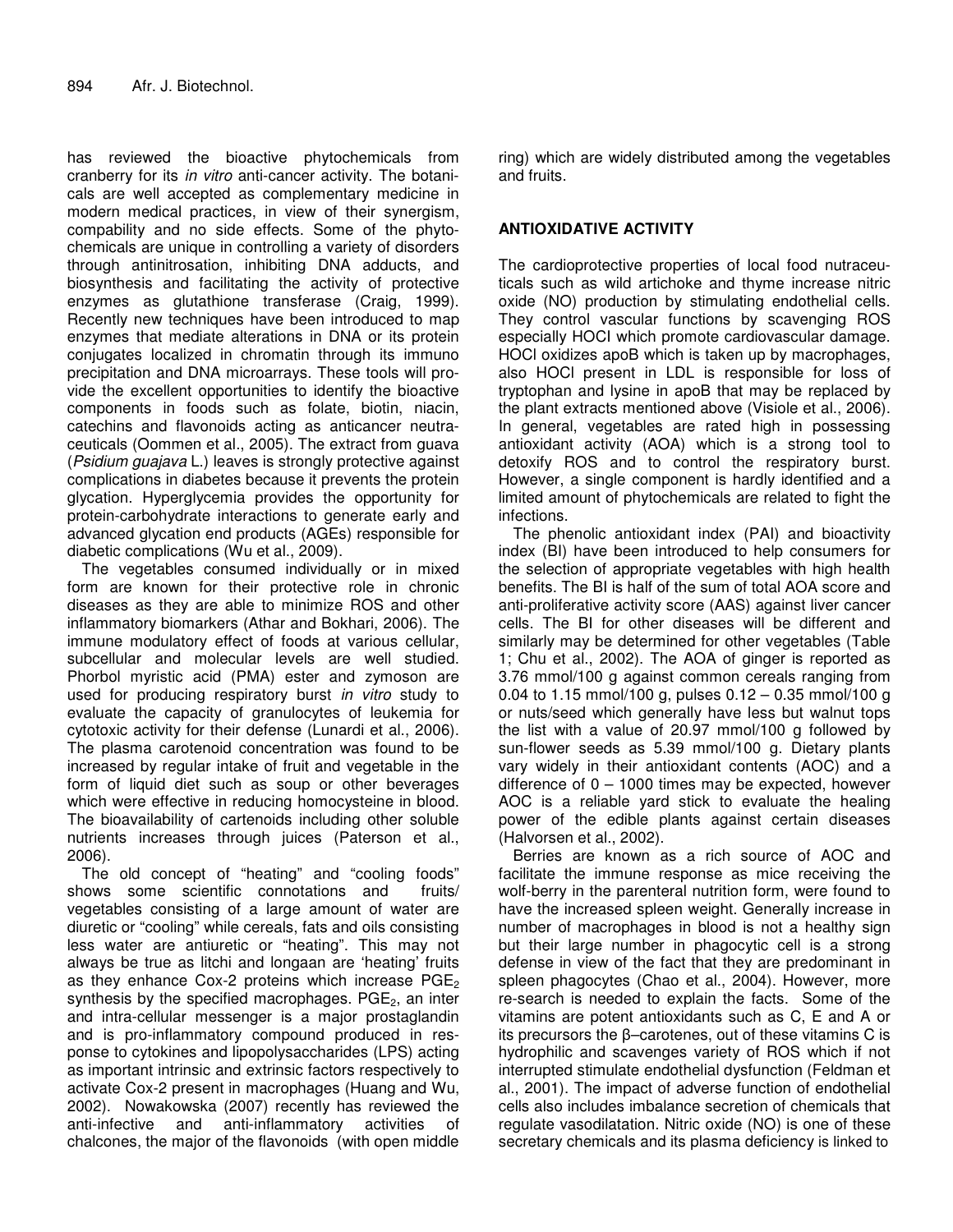| Vegetables      | BI   | AA score | <b>AOA</b> score |
|-----------------|------|----------|------------------|
| Spinach         | 0.95 | 1.00     | 0.90             |
| Red pepper      | 0.78 | 0.55     | 1.00             |
| <b>Broccoli</b> | 0.66 | 0.38     | 0.94             |
| Cabbage         | 0.57 | 0.76     | 0.38             |
| Carrot          | 0.45 | 0        | 0.91             |
| Yellow onion    | 0.36 | 0.42     | 0.30             |
| Celery          | 0.05 | 0        | 0.11             |
| Potato          | 0.05 | 0        | 0.10             |
| Lettuce         | 0.03 | 0        | 0.06             |
| Cucumber        | 0.01 |          | 0.03             |

**Table 1.** Bioactivity index (BI), antiproliferative activity score (AA) and antioxidant activity (AOA) of ten vegetables.

From Chu et al. (2002).

many chronic diseases such as cancer, diabetes, obesity, renal disorder and coronary arterial diseases (CAD). However, NO if unchecked interacts with ROS resulting in the formation of pathophysiological intermediates. Dietary and endogenous antioxidants interfere here to control diseases and they quench ROS before their link to NO. The vitamin C is an excellent antioxidant and neutralizes ROS if ingested in sufficient dose as in case of chronic diseases, has been reported to improve the inflammatory endothelium dependent vasodialation (Korantzopoulos and Galaris, 2003).

Phenolic antioxidants, although a complex but powerful system, act by donating a phenolic hydrogen to produce an antioxidant radical that is stabilized by delocalizing the participating electron/ or intramolecular hydrogen bonding or by further oxidation. Teaw leaves (*Cratoxylum formosum* Dyer) is an indigenous Thai vegetable consisting large quantity of chlorogenic acid responsible for high AOA, that is extractable in soy oil and its emulsions is used to produce nutraceutical foods (Maisuthisakul et al., 2006).

#### **MISCELLANEOUS NUTRACEUTICAL FOODS**

The spices and nuts both play distinct role in human nutrition and are counted as potent nutraceuticals. Clove, cumin seeds, turmeric, onion, garlic, fennel, fenugreek, nutmeg and mace have shown effective healing properties. Garlic consisting of a variety of sulfur compounds is reported to decrease LDL by controlling the aortic stiffness and to increase HDL. Allicin and ajoene, the major sulfur components of garlic are identified to inhibit inducible nitric oxide synthase (INOS) by reducing the protein and mRNA and thus to promote vasodialation. Garlic with strong immunopotentiating capacity enhances the natural killer (NK) activity and proliferation of T lymphocytes and has augmented the response of delayed type hypersensitivity (DTH). The toxic effects of garlic are quite low and  $LD_{50}$  for mice is

as high as 30 g/kg body weight and a dose of 2 g/kg BW is declared safe, however even this quantity is much more than the daily human consumption in countries where spices are largely used. A glycoprotein of 14 kDa is linked to immunomodulatory action in addition to sulfur compounds (Ghazanfari et al., 2002). The aged garlic extract (AGE) with 15% solids and 0.1% S-allylcysteine is a promising immune modifier with homeostasis balance, and particularly in case of controlled Sarcoma – 180 and lung carcinoma (Kyo et al., 2001). The AGE inhibits platelet aggregation (Allison et al., 2006).

Both the oil and water soluble components from garlic have shown health benefits specially it reduces dementia and CAD (Borek, 2006). The diallyl-trisulfiderich oil prevents blood coagulation even in diabetes (Chan et al., 2007; Ohaeri and Adoga, 2006) while water extracts are effective on cell cycle and viability of Hep G2 hepatoma cells (De Martino et al., 2006). The beneficial effects of garlic on cardiovascular diseases (CVD) have been reviewed recently (Rahaman and Lowe, 2006) and another review related to its bioactive constituents is also published (Amagase, 2006). Variety of methods of isolating nutraceutical components from garlic have been explored (Kimbaris et al., 2006; Staba and Lash, 2007), and an enzyme-based method for extraction of garlic volatile oil is very recently reported (Sowbhagya et al., 2009).

The cereals are rich source of  $\beta$  glucan which have strong colloidal properties and so are considered as good nutraceutical foods and are used for replacing fat in food as well (Flander et al., 2007; Singh and Mohamed, 2007; Woods and Navder, 2006). The cereal brans, in view of their antioxidant capacity and rheological behavior support the production of whole grain product (Lee and Inglett, 2006; Serpen et al.,  $2008$ ,). Oats are especially rich in  $\beta$ -glucans, the soluble dietary fibers which have gained special attention for its many health benefits such as lowering serum cholesterol (Lee et al., 2009).  $\beta$ -glucans present in cereal brans are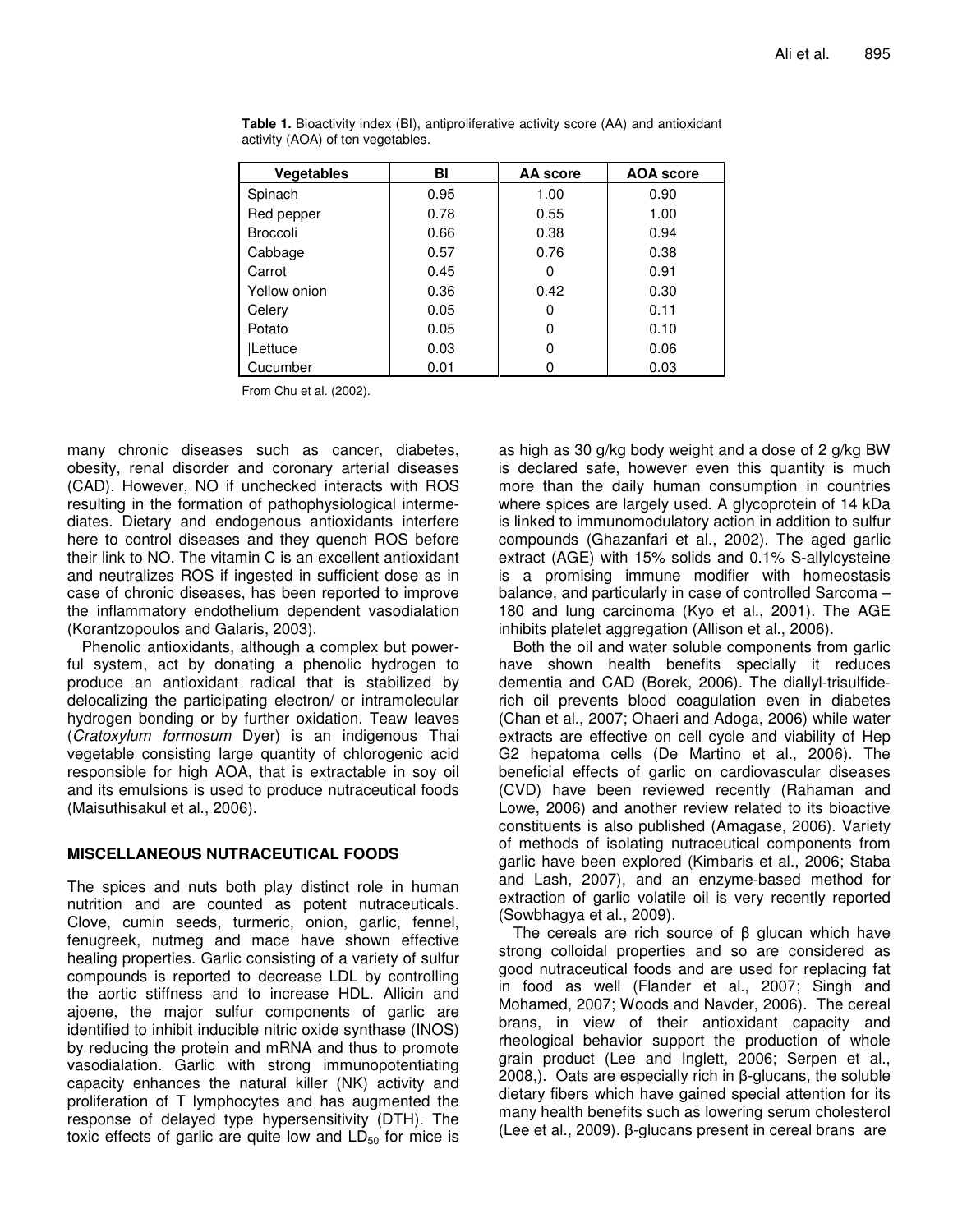attributed to the good water retention capacity, gelling ability and hydrocolloid-forming properties that have triggered their use as fat-replacers. Variety of dietary fibers as gums, pectins, celluloses, hemicellaloses, tannins, phytates etc have been used as substitutes of fat. Inulin has successfully replaced fat in dairy products (Guven et al., 2005). The  $\beta$ -glucans, a family of diversified structure found in the cell wall of yeast, fungi, bacteria and cereal brans modulate immune system by enhancing leucocytic activity that is responsible for enhancing body defensive mechanism. A recent review article on  $\beta$ -glucan suggests that they prime the immune system by elevating the resistance against invading pathogens (Volman et al., 2008).

Mushroom's polysaccharides have been focused for their antitumor activity during the past few decades and the chemical diversity of these glycans ranges from homopolymers to highly complex heteropolymers. The most widely studied antitumor glycopolymer is the well known 1-3 B glucan, however, variety of sugars are involved in formation of such polysaccharides such as the glucose, galactose, mannose, xylose, arabinose, fucose, ribose, glucouronic acid etc. Some of the glycans form conjugates with proteins or paptides that show higher potent antitumor activity (Zhang et al., 2007).

# **FOOD SYNERGISM**

A remarkable example of synergism of foods is undoubtedly of 'synbiotics' where probiotics (the living organisms promoting health benefits) and prebiotics (the nondigestible part of food responsible for improving the performance of gut microbial flora) are used in combinations. A miniview by Rastall and co-workers (2005) has described the health benefits of probiotics, prebiotics and synbiotics providing an alternative tool for modulating the colonic microbial community.

The hydrophilic and lipophilic vitamins as C and E respectively, benefits each other in the food systems as the vitamin C regenerates the oxidized vitamin E to perform its antioxidant function and then dehydro ascorbic acid behaves as pro-oxidant which has initiated the controversial explanations in prooxidant activity of vitamin C in the presence of transition elements. However, vitamin C is always protective and chemopreventive against diseases. The foods supporting each other for a particular cause must be identified and "top down approach" is applaud for study of such activity or the food synergy, however "bottom up approach" is more suitable in clinical trials where patient is not able to consume the bulk food and only small amount of the isolated active ingredient is provided in form of supplements. Similarly vitamin D and calcium work together and and it is known that iron-absorption is increased in presence of vitamin C. Food synergy is an emerging field in nutraceutical designing of meals, however it needs more input and goal oriented studies to support epidemiological data. Recently a new emerging branch of Nano nutraceutical technology has been included in support of identification of nano quantities of food ingredients in food systems. Nano-nutraceutical bioavailability of food constituents plays important role in diet therapy (Acosta, 2008). The micronutrients play the pivotal role in human nutrition (Chen et al., 2006) and the nanotechnology is especially highly valuable in parenteral nutrition.

# **CONCLUSION**

Some good reviews on nutraceutical foods have recently been published that include legumes in human diet (Duranti et al., 2008; Ofuya and Akhiduc, 2005), emerging health benefits of phytosterols (Trautwein and Demonty, 2007), immunomodulation of dietary B-glucans (Volman et al., 2008), probiotic, prebiotic symbiotic (Rastall et al., 2005), anti-inflammatory activities of chalcones (Nowakowska, 2007), anticancer activity of cranberry (Neto, 2007) chemopreventive nature of flavonoids (Saraf et al., 2007; Spencer, 2007), beneficial effect of garlic on CVD (Rahman and Lowe, 2006) immunonutritional ability in the allergic response (Kurup and Barrios, 2008) and clinical application of flavonoids (Nijveldt et al., 2001). Fermented foods are rich source of bioactive components, Lin and co-workers (2008) have reviewed the therapeutic benefits of fermented rice against CVD. Combined nutraceutical therapy in mitochondrial cytopathies is reviewed by Tarnopolsky (2008). It is well documented now that lack of nutraceuticals in our every day diet leads to variety of diseases. The present age is facing stress, pollution, hyperactivity and tension, where nutraceutical foods may play beneficial role in prevention and cure of diseases. The planned future research in the field of nutrition will elaborate desirable interactions in food components which will define new frontiers of healing properties of foods. We simply ignore the fact that composition of foods from even the same group, vary and meal consisting combinations of foods is essential to balance the nutrients. The field of nutraceuticals, if approached through goal oriented research will unveil many beneficial information to be implemented in preventive measures of disorders and clinical practices. The health promoting foods are promising for the economical growth of the country and nutritious foods of low cost may be processed for global utilization. Nutraceutical and beyond is the future of tropical countries to achieve the optimal productivity from their natural resources. The future of nutraceutical foods is bright for developing countries as they have rich sources of raw materials, economically available human resources and the large local consumption.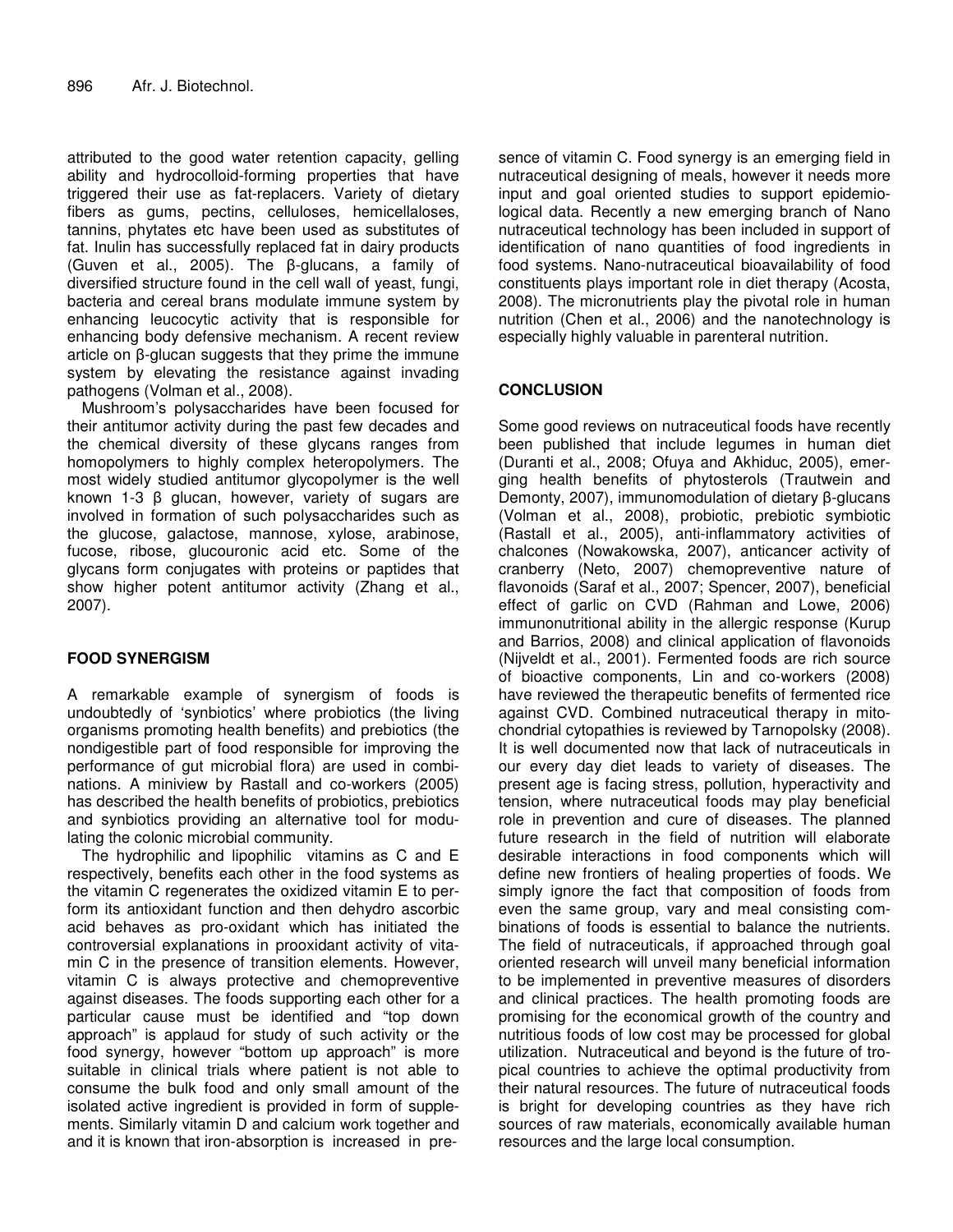#### **ACKNOWLEDGMENTS**

This review was presented at the International Workshop on "Natural Products, Drugs, Pharmaceuticals and Nutraceuticals for the Benefit of Mankind" held at Karachi, Pakistan during 10 - 19<sup>th</sup> February, 2006 and partly published in the Proceedings by Daya Publishing House, India. Special gratitude is expressed to Prof. Dr. Fakhar Imam, Allama Iqbal Medical College, Lahore, Prof. Dr. Sulman Akhtar, King Edward Medical College, Lahore, Prof. Dr. Zafar Suhail Abbas, Mount Mercy Dental College, Lahore and Brig. Dr. Shahid Javed, Army Medical College, Rawalpindi, Pakistan for their valuable suggestions and helpful criticism on the manuscript. Thanks are also due to unidentified reviewers from USA and Canada for their comments which undoubtedly improved the quality of the manuscript.

#### **REFERENCES**

- Acosta E (2008). Bioavailability of nanoparticles in nutrient and nutraceutical delivery. Curr. Opin. Colloid. Interface Sci. 14: 3-15.
- ADA Report (2005). Position of the American Dietetic Association: Fat replacers, J. Am. Diet. Assoc. 105: 266-277.
- Allison GL, Lowe GM, Rahman K (2006). Aged garlic extract and its constituents inhibit platelet aggregation through mechanisms. J. Nutr. 136(3): 782S-788S
- Amagase H (2006). Clarifying the real bioactive constituents of garlic. J. Nutr. 136(3): 716S-725S.
- Aneja R, Hake PW, Burroughs TJ, Denenberg AG, Wong HR, Zingarelli B (2004). Epigallowcatechin, a green tea polyphenol, attenuates myocardial ischemia reperfusion injury in rats. Mol. Med. 10: 1-6.
- Ang JF (2001). Powdered cellulose and the development of new generation healthier foods. Cereal Food World 46: 107-111.
- Arai S, Morinaga Y, Yoshikawa T, Ichiishi E, Kiso Y, Yamazaki M, Morotomi M, Shimizu M, Kuwata T, Kaminogawa S (2002). Recent trends in functional food science and the industry in Japan. BioSci. Biotechnol. Biochem. 66: 2017-2029.
- Athar M, Bokhari TZ (2006). Ethnobotany and production constraints of traditional and commonly used vegetables of Pakistan. J. Vegetable Sci. 12: 27-38.
- Borek C (2006). Garlic reduces dementia and heart-disease risk. J. Nutr. 136(3): 810S-812S.
- Chan K, Yin M, Chao W (2007). Effect of diallyl trisulphide-rich garlic oil on blood coagulation and plasma activity of anticoagulation factors in rats. Food Chem. Toxicol. 45: 502-507.
- Chao S, Schreuder M, Young G, Nakaoka K, Moyes L, Oberg C (2004). Pre-clinical study: Antioxidant levels and immuno-modulatory effects of wolfberry juice and other juice mixtures in mice. J. Am. Nutraceut. Assoc. 7: 32-38.
- Chen H, Weiss J, Shahidi F (2006). Nanotechnology in nutraceuticals and functional foods. Food Technol. 3: 30-36.
- Chew BP, Park JS (2004). Carotenoid action on the immune response. J. Nutr. 134: 257S-261S.
- Chu YF, Sun J, Wu X, Liu RH (2002). Antioxident and antiproliferative activities of common vegetables. J. Agric. Food Chem. 50: 6910- 6916.
- Craig WJ (1999). Health promoting properties of common herbs. Am. J. Clin. Nutr. 70: 491S-499S
- De Martino A, Filomeni G, Aquilano K, Ciriolo MR, Rotilio G (2006). Effects of water garlic extracts on cell cycle and viability of HepG2 hepatoma cells. J. Nutr. Biochem. 17: 742-749.
- Duranti M, Consonni A, Magni C, Sessa F, Scarafoni A (2008). The major proteins of lupin seed: characterization and molecular properties for use as functional and nutraceutical ingredients. Trends Food

Sci. Technol. 19: 624-633.

- Feldman C, Anderson R, Theron AJ, Steel HC, Rensburg CEJ, Cole PJ, Wilson R (2001). Vitamin E attenuates the injurious effects of bioactive phospholipids on human ciliated epithelium *in vitro*. Eur. Respir. J. 18: 122-129.
- Flander L, Salmenkallio-Marttila M, Suortti T, Autio K (2007). Optimization ingredients and baking process for improved whole meal oat bread quality. LWT Food Sci. Technol. 40: 860-870.
- Gao X, Kuo J, Jiang H, Deeb D, Liu Y, Divine G, Chapman RA, Dulchavsky SA, Gautam SC (2004). Immuno-modulatory activity of curcumin: suppression of lymphocyte proliferation, development of cell-mediated cytotoxicity and cytokine production *in vitro*. Biochem. Pharmacol. 68: 51-61.
- Ghazanfari T, Hassan ZM, Ebrhimi M (2002). Immuno-modulatory activity of a protein isolated from garlic extract on delayed type hypersensitivity. Int. Immunol. Pharmacol. 2: 1541-1549.
- Grimble RF (2001). Symposium on "Evidence-based nutrition" Nutritional modulation of immune function. Proc. Nutr. Soc. 60: 389- 397.
- Guven M, Yasar K, Karaca OB, Hayaloglu AA (2005). The effect of inulin as a fat replacer on the quality of set-type low-fat yogurt manufacture. Int. J. Dairy Technol. 58: 180.
- Halvorsen BL, Holte K, Myhrstad MCW, Barikmo I, Hvattum E, Remberg SF, Wold AB, Haffner K, Baugerød H, Andersen LF, Moskaug JØ, Jacobs DR, Blomhoff R (2002). A systematic screening of total antioxidants in dietary plants. J. Nutr. 132: 461-471.
- Heinrich M, Leonti M, Nebel S, Peschel W (2005). Local Food Nutraceuticals An example of a multidisciplinary research project on local knowledge. J. Physiol. Pharmacol. 56(1): 5-22.
- Huang CJ, Wu MC (2002). Differential effects of foods traditionally regarded as heating and cooling on prostaglandin E production by a macrophage cell line. J. Biomed. Sci. 9: 596-606
- Kimbaris CA, Siatis GN, Daferera JD, Tarantilis AP, Pappar SC, Polission GM (2006). Comparison of distillation and ultrasoundassisted extraction methods for the isolation of sensitive aroma compounds from garlic (*Allium sativum*). Ultrasonic Sonochem. 13: 54-60.
- Korantzopoulos P, Galaris D (2003). The protective role of vitamin C on endothelial dysfunction. J. Clin. Basic Cardiol. 6: 3-6.
- Kunst T (2003). Protein modification to optimize functionality. Protein hydrolyzates, In: Whitaker JR, Voragen AG, Wong DWS (eds.), Handbook of Food Enzymology, Marcel Dekker, New York, pp. 221- 236.
- Kulozik U, Tolkach A, Bulca S, Hinrichs J (2003). The role of processing and matrix design in development and control of microstructure in dairy food production - a survey. Int. Dairy J. 13: 621-630.
- Kurup VP, Barrios CS (2008). Immuno-modulatory effects of curcumin in allergy. Mole. Nutr. Food Res. 52: 1031-1039.
- Kyo E, Uda N, Kasuga S, Itakura Y (2001). Immuno-modulatory effects of aged garlic extract. J. Nutr. 131: 1075-1079.
- Lee S, Inglet GE (2006). Rheological and physical evaluation of jetcooked oat bran in low calorie cookies. Int. J. Food Sci. Technol. 41: 553-559.
- Lee S, Inglett GE, Palmquist D, Warner K (2009). Flavor and texture  $atributes$  of foods containilng  $\beta$ -glucan-rich hydrocolloids from oats. LWT - Food Sci. Technol. 42: 350-357.
- Lin YL, Wang TH, Lee MH, Su NW (2008). Biologically active components and nutraceuticals in the *Monascus-*fermented rice. Appl. Microbiol. Biotechnol. 77: 965-973.
- Lunardi F, Lima JHC, Assreuy J (2006). Comparative study of respiratory burst induced by phorbol ester and zymosan in human granulocytes. Clin. Biochem. 39: 78-85.
- Maisuthisakul P, Pongsawatmanit R, Gordon MH (2006). Antioxidant properties of Teaw (*Cratoxylum formosum* Dyer) extract in soybean oil and emulsions. J. Agric. Food Chem. 54: 2719-2725.
- Majzisova G, Kuchta M (2001). Dietary flavonoids and risk of coronary heart disease. Physiol. Res. 50: 529-535
- Malkki Y (2001). Physical properties of dietary fibers as keys to physiological functions. Cereal Food World 46: 196-199.
- Mantzioris E, Cleland LC, Gibson RA, Neumann MA, Demasi M, James